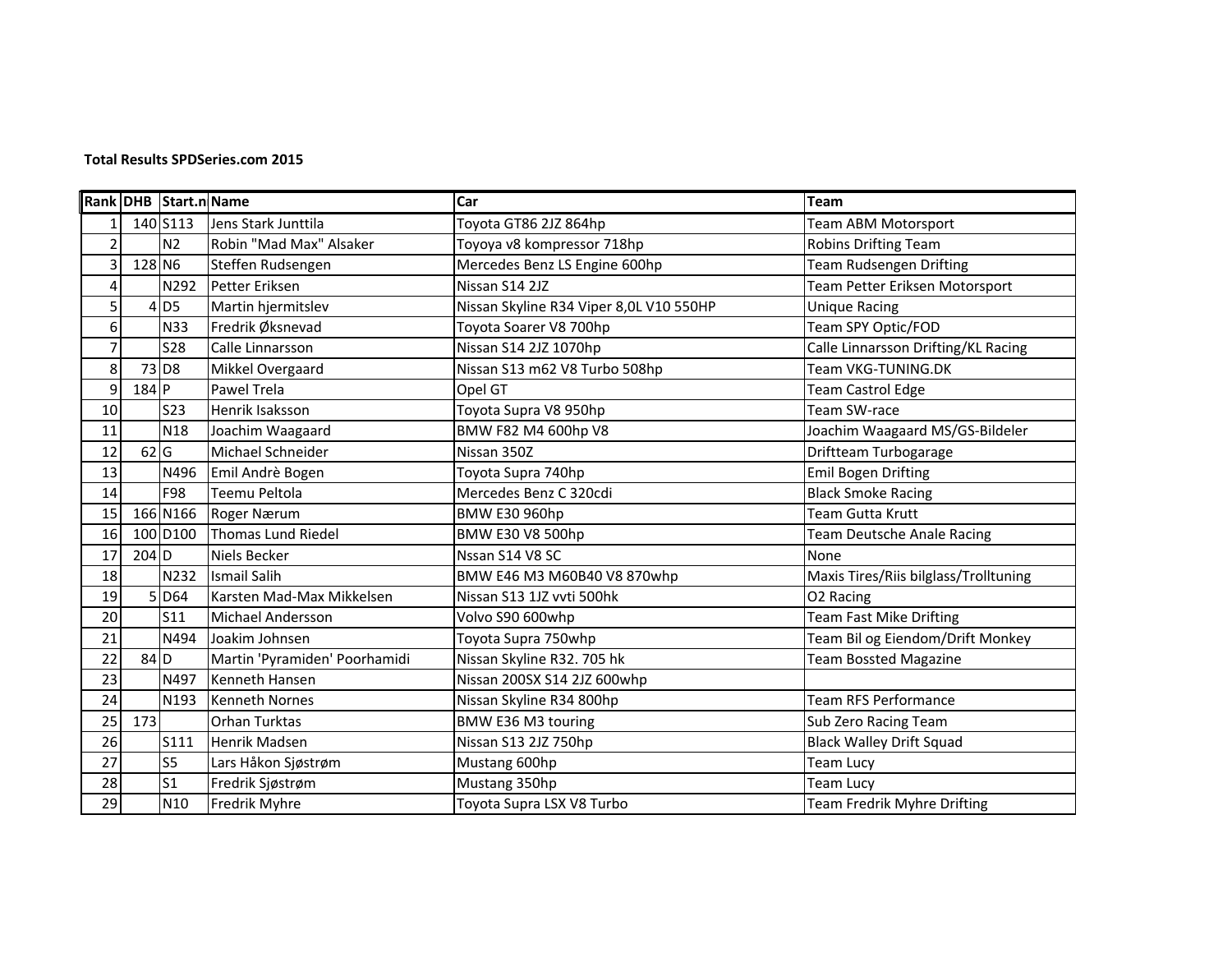| 30 | 130               |                 | Lars Atle Helstad            | Nissan S13 1JZ 300hp                          | <b>Knockout Drifters</b>            |
|----|-------------------|-----------------|------------------------------|-----------------------------------------------|-------------------------------------|
| 31 |                   | S <sub>26</sub> | Fredrik Lindberg             | Toyota GT86 Engine: BMW S50b32 turbo          | <b>Team MadDrift</b>                |
| 32 |                   | N265            | <b>Harald Berentsen</b>      | Nissan 200SX 2JZ-GTE                          | AIM Motorsport / Berentsen Drifting |
| 33 |                   | $6$ D           | Jacob Hansen                 | Nissan S15                                    | Jocks Bilimport                     |
| 34 |                   | N47             | Anders Klerud                | Tooyota Supra                                 | <b>Team Drift Monkey</b>            |
| 35 | $132$ N           |                 | <b>Espen Lantz</b>           | Nissan 200SX S13                              | <b>Knockout Drifters</b>            |
| 36 |                   | S               | Dennis Martinsson            | Toyota Supra Engine: MB m104 770whp           | <b>Meguiars Motorsport</b>          |
| 37 | 154 D             |                 | Odinn Hauksson Atli          | Supra 500 HK                                  |                                     |
| 38 |                   | <b>S69</b>      | Robin Lundin                 | Nissan S13,5 2JZ 800hp                        | <b>Team Driftards</b>               |
| 39 | 13 <sub>D</sub>   |                 | Søren M Nielsen              | Mazda RX-8 med 2jz motor helt ny byggede bil. | O2 Racing                           |
| 40 |                   | <b>S37</b>      | Ragnar Cederberg             | BMW E36 S54 engine 1010hp                     | <b>Team Superior Drift</b>          |
| 41 | $127$ N           |                 | Ørjan Fugletveit             | Toyota Supra mk4                              | Team Bajas                          |
| 42 |                   | <b>S43</b>      | Daniel Johansson             | Nissan 200SX S13 Supercharged LS1 V8          | Daniel Johansson Motorsport         |
| 43 |                   | D69             | Mark Andreas Jørgensen       | Nissan 350Z VQ35 Compressor                   | <b>Team Douchebag Drifting</b>      |
| 44 |                   | <b>S38</b>      | Andreas "MadMange" Magnusson | BMW E31 4,0L Jaguar Engine 700whp             | Team MadDrift                       |
| 45 |                   | <b>S34</b>      | <b>Christer Andersson</b>    | Fiat Bravo M60B40 Turbo                       | Team Driftards                      |
| 46 |                   | <b>S22</b>      | Patric Andersson             | Toyota Supra 2JZ 850hp                        | <b>Team Driftards</b>               |
| 47 | $181$ D           |                 | Jimmi Hansen                 | Bmw e36 m3 turbo 800hk                        | None                                |
| 48 |                   | N276            | Christian Abrahamson         | <b>BMW E30 340hp</b>                          | Team No name                        |
| 49 |                   | 199 N476        | Martin Halvorsli-Arntsen     | BMW E46 M3 700hp                              | <b>Team Guttakrutt Racing</b>       |
| 50 |                   | N498            | <b>Tor Arne Kvia</b>         | Nissan S13 Sileigthy V8 446hp                 | Team AIM Motorsport                 |
| 51 | $157$ D           |                 | Kristian Bruun               | <b>BMW E30 V8</b>                             | Bruun & Poulsen Drift team          |
| 52 |                   | N <sub>9</sub>  | Stig "Smygen" Wilhelmsen     | Opel Omega LS1 PRO Charger 527hp              | Bergen Drift Team                   |
| 53 | 179 D             |                 | Rasmus                       | Toyota Supra                                  | None                                |
| 54 |                   | N94             | Stian Marthinsen             | Toyoya Supra 622whp                           | Yeam No Name                        |
| 55 | $202$ D           |                 | Patrick Viborg Hansen        | Nissan Silvia S14a                            | None                                |
| 56 |                   | N463            | <b>Kristoffer Tisland</b>    | Nissan S13 LS3 440hp                          | Team Bajas                          |
| 57 | 37D               |                 | Anders Kristiansen           | BMW E36 1JZ 450 hp                            | <b>AAA Driftteam</b>                |
| 58 |                   | <b>N53</b>      | <b>Tor Anders Ringnes</b>    | Toyota GT86 2JZ 864hp                         | Team VIP transport                  |
| 59 | $83$ <sub>D</sub> |                 | Mads Andreasen               | BMW E30 V8 Kompressor                         | <b>VKG Tuning</b>                   |
| 60 |                   | N413            | Øyvind Eikså                 | Chevrolet Camaro 700hp                        | Team Bajas                          |
| 61 | 134 N             |                 | <b>Glen Louis</b>            | Nissan 200SX S13                              | <b>NAI Racing</b>                   |
| 62 |                   |                 | N387 Anders Stensrud         | Nissan Skyline R32 600whp                     | Ain't care Drifting                 |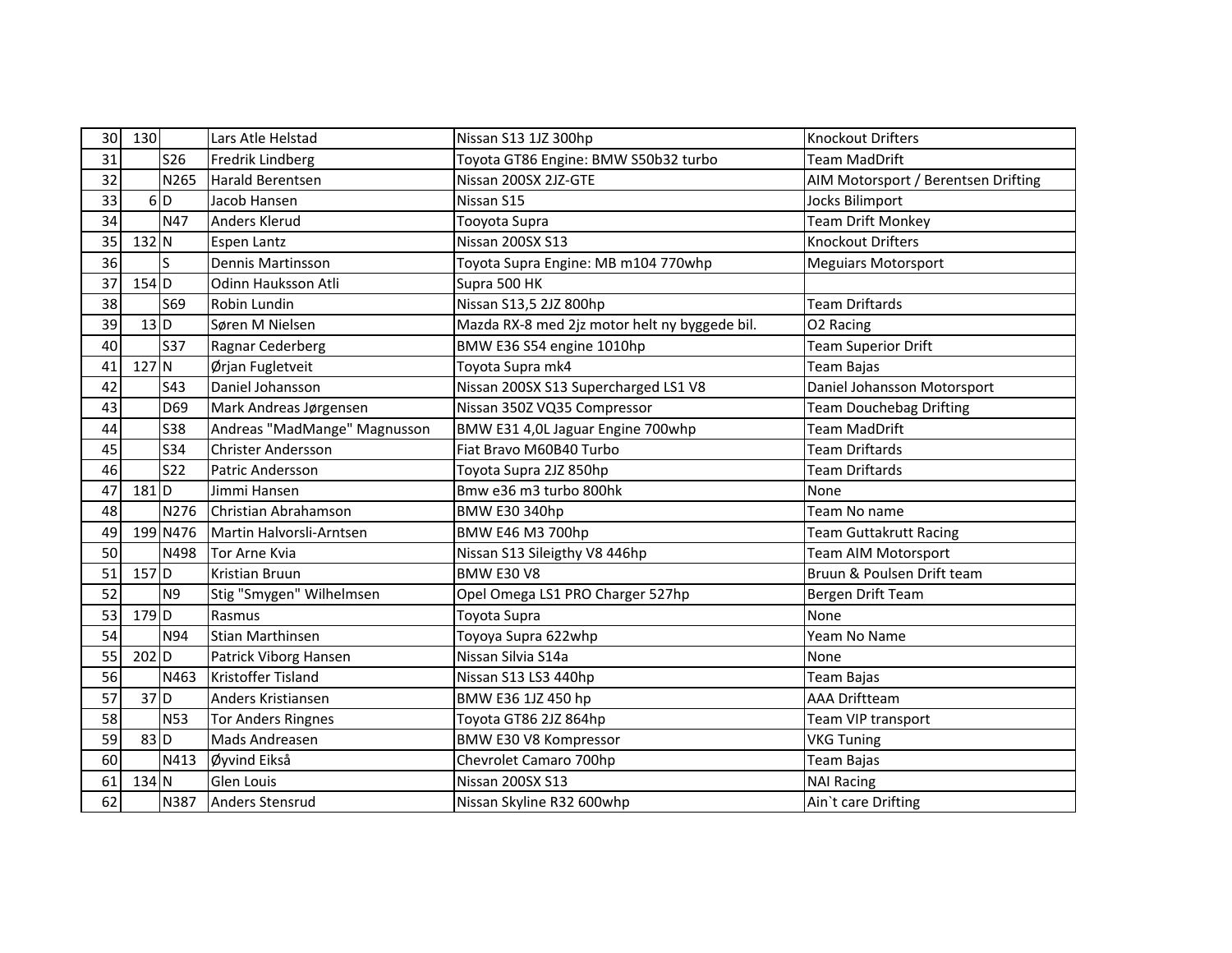| 63 |                    | 3D          | Dennis Hansen               | Nissan s15 750+HK tidligere D1 bil | None                    |
|----|--------------------|-------------|-----------------------------|------------------------------------|-------------------------|
| 64 | $65$ D             |             | Steffen Søgaard             | BMW e36 coupé V8 turbo             | <b>Fantastic Tuning</b> |
| 65 |                    | N467        | Hans Martin Larsen          | Toyota Soarer 520hp                | Larsen Drift Team       |
| 66 | $47$ D             |             | Christian N. Andersen       | Nissan S14a 1998                   | Suck me sideways        |
| 67 |                    | N481        | Andreas Øvergaard           | Nissan Skyline R33 600hp           | Øvergaard Drifting Team |
| 68 | $64$ D             |             | Mogens H. Pedersen          | Volvo 745 Turbo 300hk              | <b>Fantastic Tuning</b> |
| 69 | 23                 |             | Jens Mortensen              |                                    |                         |
| 70 | $61$ G             |             | Alexej Dorn                 | Nissan 350Z                        | Driftteam Turbogarage   |
| 71 |                    | <b>N53</b>  | Jens Aabech                 | Toyota Supra 400hp                 | Team SPY BC Motorsport  |
| 72 | $110$ D            |             | Eddi Jakobsen               | Nissan 180sx                       | Full Luck Drift team    |
| 73 |                    | 120 N43     | Ole Andreas Høgetveit       | <b>BMW E30 M5 V8</b>               | Team Bajas              |
| 74 | 174                |             | Sam                         | Nissan180SX                        |                         |
| 75 | 33D                |             | Christian Stenstrøm         | BMW E36 6,0 V8                     |                         |
| 76 | $28$ <sub>D</sub>  |             | Daniel Asmussen             | Bmw e36 2JZ-GTE Twinturbo 482hp    |                         |
| 77 | $48$ <sub>D</sub>  |             | Henrik Riis Jakobsen        | Toyota Corolla AE86 SR20Det        | Team Darkside           |
| 78 | 104 D              |             | Nicholas Andersen           | Nissan Silvia s14 2jz 280hk 316nm  |                         |
| 79 | $63$ D             |             | Mads Fryland                | <b>BMW</b>                         |                         |
| 80 | $122$ N            |             | Christer Lønn               |                                    |                         |
| 81 | 178 D              |             | Christian Christensen       | Miata V8 Turbo                     |                         |
| 82 | $77$ S             |             | Andreas Hansen              | Toyota supra                       |                         |
| 83 |                    | 124 N371    | Daniel Sævik                | Nissan S13 450hp                   |                         |
| 84 | $52$ D             |             | René Persson                | Toyota Supra mk4                   |                         |
| 85 | $139$ D            |             | Per Monefeldt               | Bmw 525 E28 med snegl              |                         |
| 86 | $135$ N            |             | <b>Marius Andresuvicius</b> | BMW E46 M3 787whp                  | <b>NAI Racing</b>       |
| 87 |                    | 182 N189    | Ole Bakken Lokreim          | Nissan 200SX S13 1JZ 476Whp        | Lokreim Motorsport      |
| 88 | $113$ N            |             | <b>Trond Vidar</b>          |                                    |                         |
| 89 | $131$ N            |             | Odd Arne Kragseth           |                                    |                         |
| 90 |                    | <b>DK91</b> | Kim Christensen             | BMW E46 Police Car 2JZ 600hp       |                         |
| 91 | $109$ <sub>D</sub> |             | Rudi Jakobsen               |                                    |                         |
| 92 | $54$ G             |             | Ivo Nascimento              |                                    |                         |
| 93 |                    | 7D          | Dan Dirks Petersen          | BMW E46 Coupe Widebody - 2jz 500hp |                         |
|    | $94$ 1x9           | ID          | Søren Callesen              | corvette                           |                         |
| 95 | $17$ <sub>D</sub>  |             | Dennis Larsen/Larsson       | Nissan Skyline - 671hk             |                         |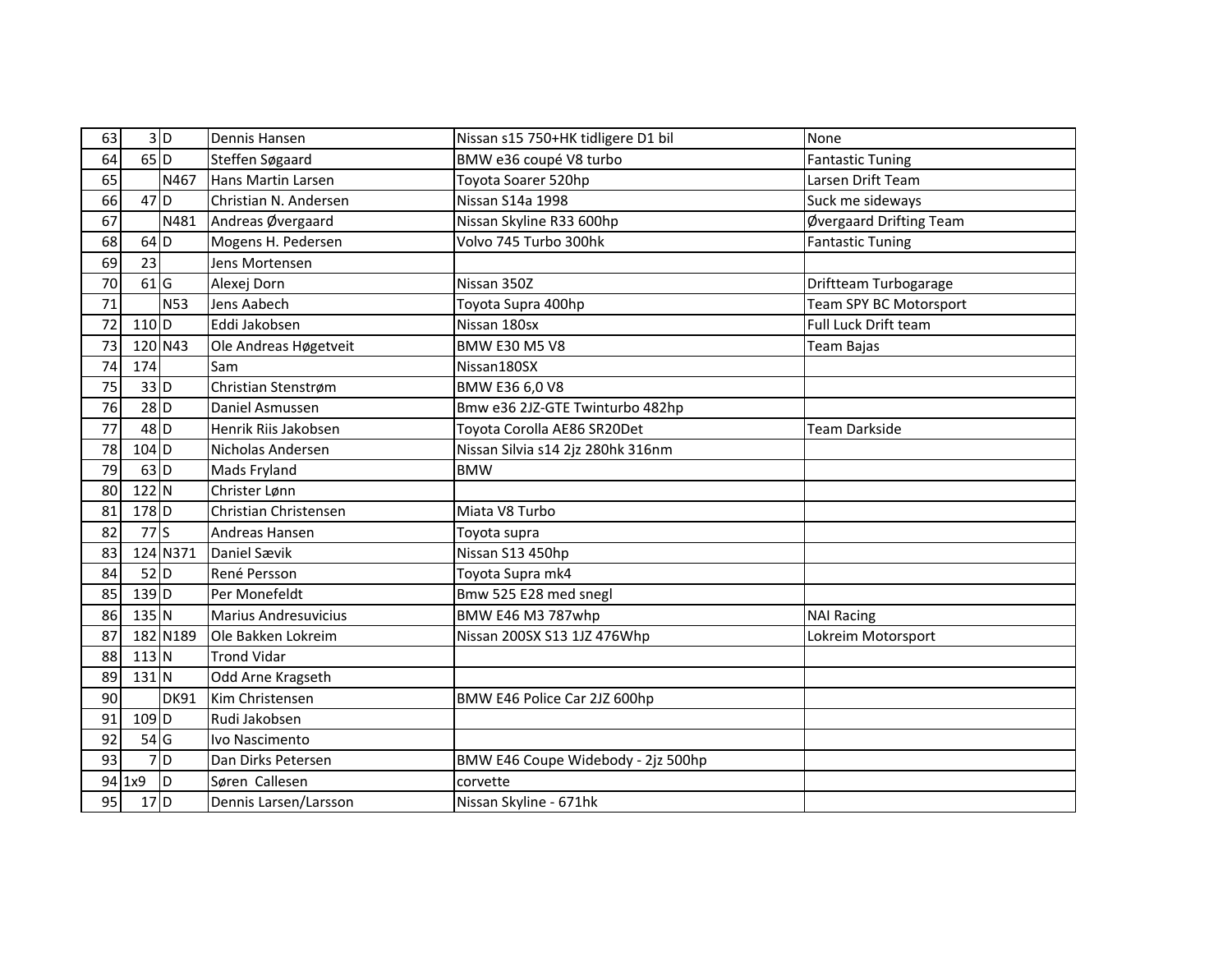| 96I                | $105$ <sub>D</sub> |    | Bo jørgensen        | Nissan Skyline r33. Rb30 700hk 900nm |  |
|--------------------|--------------------|----|---------------------|--------------------------------------|--|
| 97I                |                    | D  | Mads Høst Pedersen  | Nissan 200sx s13, RB25DET, hk. 300+- |  |
| $98$ <sub>3x</sub> |                    | ID | Anders Christiansen | BMW E36 Coupe @ 1JZ 400hk/500nm      |  |
| 99I                | $155$ D            |    | Martin Laursen      | BMW E30 2,5 liter +500HK             |  |
| 100                | $89$ <sub>D</sub>  |    | Jacob Ask           | BMW E36 Coupe M3 kompressor          |  |
| 101                | 175 NT             |    | Daniel De Jong      | <b>Mercedes</b>                      |  |
| 102                | 186 D              |    | Jesper E. Kneis     |                                      |  |
| 103                | $95$ D             |    | Kenn Egtved         | Corvette Z06 (Lightning McQueen)     |  |
| 104                | $87$ D             |    | Kenneth kjølby      | BMW e30                              |  |
| 105                | 168 NT             |    | Alexander Joordens  | BMW V8                               |  |
| 106                | 189 D              |    | Søren Steentoft     | Lexus IS200                          |  |
| 107                | $91$ D             |    | Kim Christensen     | <b>BMW E30 V8</b>                    |  |
| 108                | 137 <sub>D</sub>   |    | Søren Mæles         | Nissan 350Z                          |  |
| 109                | $155$ D            |    | Martin Larsson      | <b>Bmw</b>                           |  |
| 110                | $200$ D            |    | <b>Mikkel Bull</b>  |                                      |  |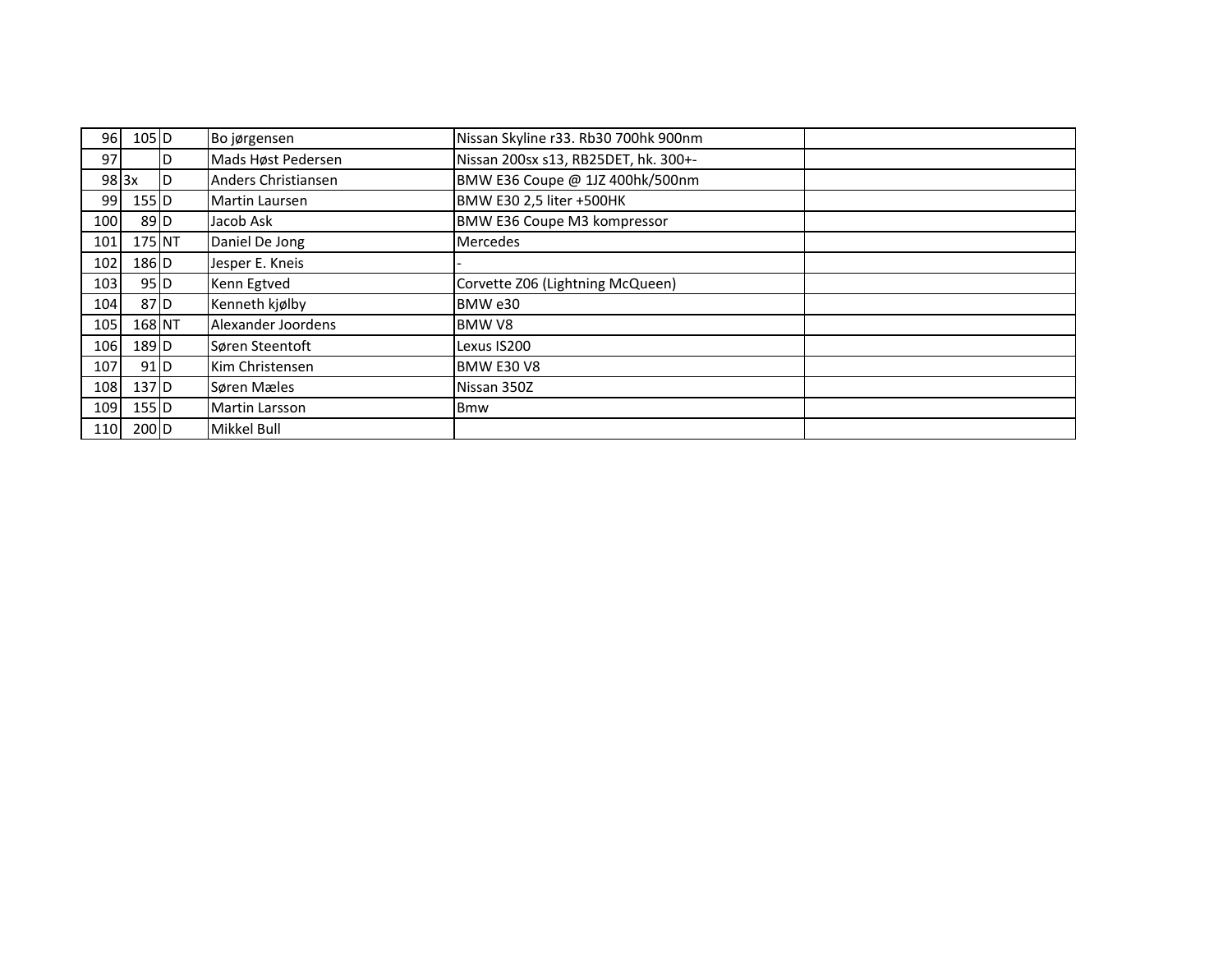| Country     | <b>Total</b> | R1             | R <sub>2</sub> | R <sub>3</sub> |
|-------------|--------------|----------------|----------------|----------------|
| Sweden      | 500          | 190            | 150            | 160            |
| Norway      | 400          | 0              | 200            | 200            |
| Norway      | 365          | 160            | 75             | 130            |
| Norway      | 300          | 0              | 160            | 140            |
| Denmark     | 290          | 140            | 0              | 150            |
| Norway      | 265          | 0              | 190            | 75             |
| Sweden      | 260          | 0              | 80             | 180            |
| Denmark     | 212          | 170            | 42             | 0              |
| Poland      | 200          | 200            | 0              | 0              |
| Sweden      | 190          | 0              | 0              | 190            |
| Norway      | 180          | 0              | 180            | O              |
| Germany     | 180          | 180            | 0              | 0              |
| Norway      | 170          | 0              | 170            | O              |
| Finland     | 170          | 0              | 0              | 170            |
| Norway      | 160          | 30             | 130            | 0              |
| Denmark     | 150          | 65             | 85             | 0              |
| Denmark     | 150          | 150            | 0              | 0              |
| Norway      | 140          | 0              | 140            | 0              |
| Denmark     | 130          | 130            | 0              | 0              |
| Sweden      | 129          | 0              | 34             | 95             |
| Norway      | 120          | 0              | 120            | 0              |
| Denmark     | 120          | 120            | 0              | 0              |
| Norway      | 120          | 0              | 0              | 120            |
| Norway      | 110          | 0              | 110            | 0              |
| Netherland: | 110          | 110            | 0              | O              |
| Sweden      | 110          | 0              | 0              | 110            |
| Sweden      | 106          | O              | 31             | 75             |
| Sweden      | 105          | 0              | 30             | 75             |
| Norway      | 100          | $\overline{0}$ | 100            | $\overline{0}$ |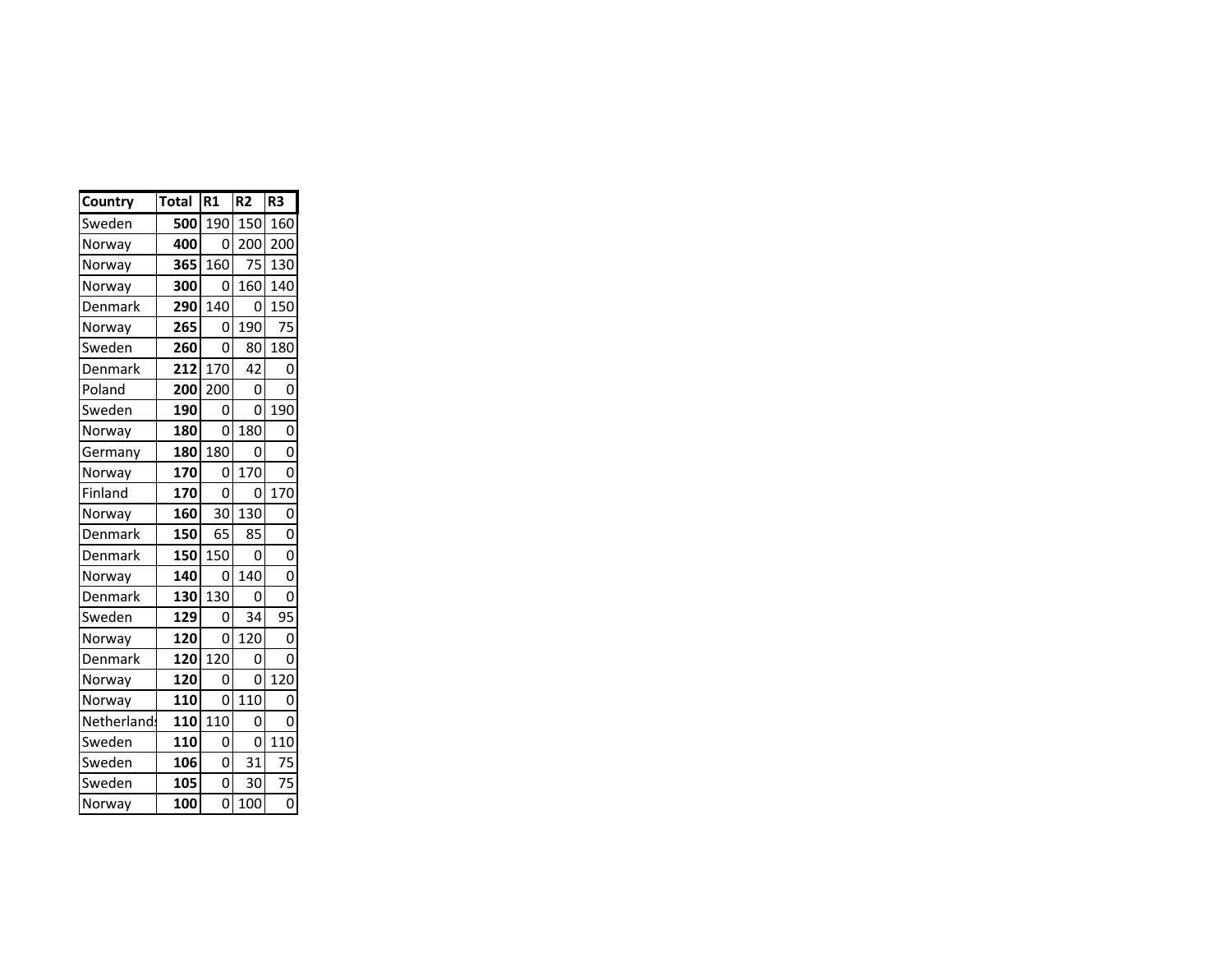| Norway  | 100 | 100 | 0  | 0              |
|---------|-----|-----|----|----------------|
| Sweden  | 100 | 0   | 0  | 100            |
| Norway  | 95  | 0   | 95 | O              |
| Denmark | 95  | 95  | 0  | 0              |
| Norway  | 90  | 0   | 90 | O              |
| Norway  | 90  | 90  | 0  | 0              |
| Sweden  | 90  | O   | O  | 90             |
| Denmark | 85  | 85  | 0  | 0              |
| Sweden  | 85  | 0   | 0  | 85             |
| Denmark | 80  | 80  | 0  | 0              |
| Sweden  | 80  | 0   | 0  | 80             |
| Norway  | 75  | 75  | O  | 0              |
| Sweden  | 75  | 0   | 0  | 75             |
| Denmark | 75  | O   | 0  | 75             |
| Sweden  | 75  | 0   | 0  | 75             |
| Sweden  | 75  | 0   | 0  | 75             |
| Sweden  | 75  | 0   | 0  | 75             |
| Denmark | 70  | 70  | 0  | $\overline{0}$ |
| Norway  | 70  | 0   | 70 | 0              |
| Norway  | 66  | 30  | 36 | $\overline{0}$ |
| Norway  | 65  | 0   | 65 | $\mathbf 0$    |
| Denmark | 60  | 60  | 0  | 0              |
| Norway  | 60  | 0   | 60 | 0              |
| Denmark | 55  | 55  | 0  | $\overline{0}$ |
| Norway  | 55  | 0   | 55 | O              |
| Denmark | 50  | 50  | 0  | 0              |
| Norway  | 50  | 0   | 50 | $\overline{0}$ |
| Denmark | 48  | 48  | 0  | 0              |
| Norway  | 48  | 0   | 48 | O              |
| Denmark | 46  | 46  | 0  | 0              |
| Norway  | 46  | 0   | 46 | $\mathbf 0$    |
| Norway  | 44  | 44  | 0  | $\overline{0}$ |
| Norway  | 44  | 0   | 44 | $\overline{0}$ |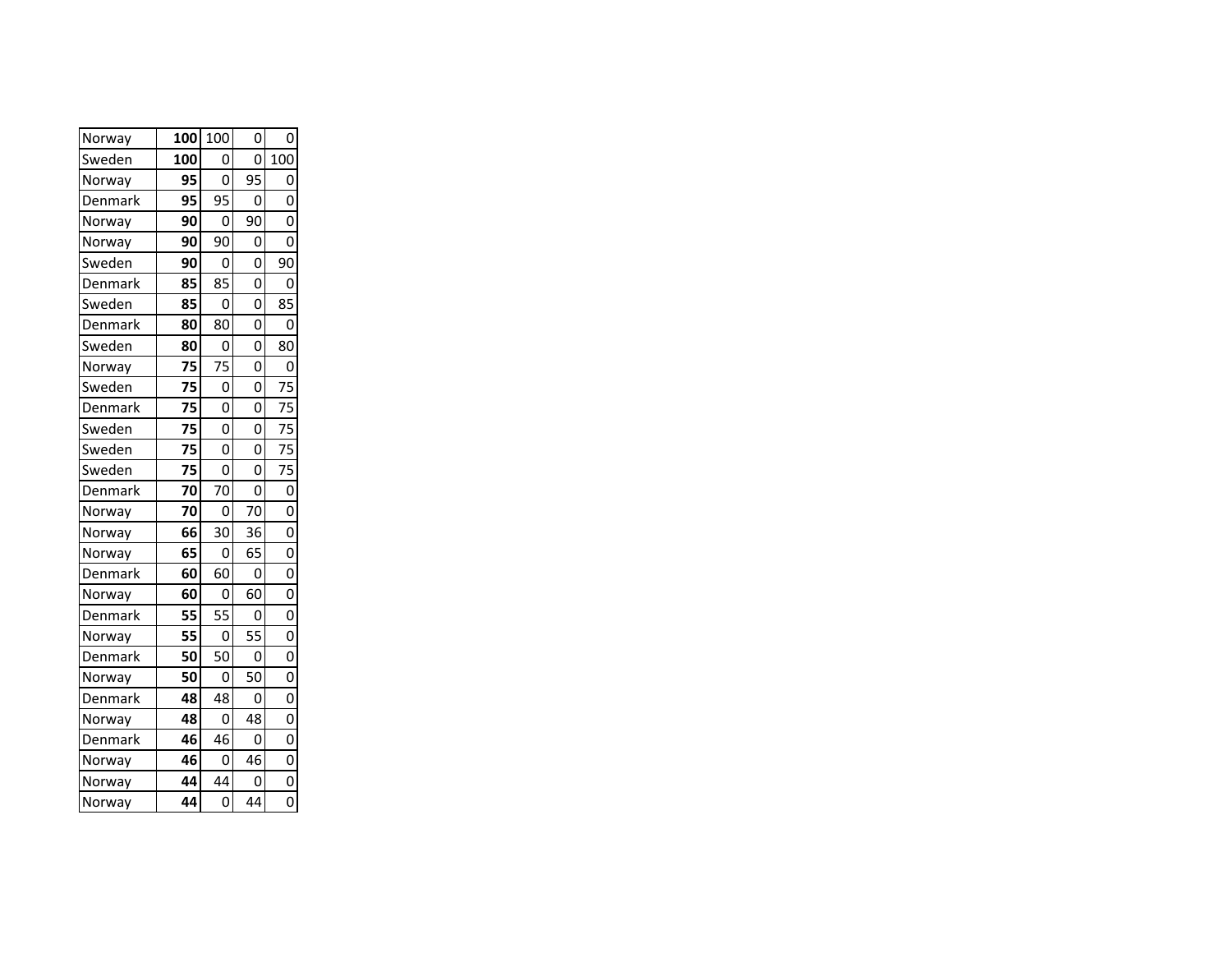| Denmark     | 42 | 42 | 0  | 0              |
|-------------|----|----|----|----------------|
| Denmark     | 40 | 40 | ი  | 0              |
| Norway      | 40 | 0  | 40 | 0              |
| Denmark     | 38 | 38 | ი  | 0              |
| Norway      | 38 | 0  | 38 | O              |
| Denmark     | 36 | 36 | 0  | O              |
|             | 34 | 34 | 0  | 0              |
| Germany     | 32 | 32 | 0  | Ó              |
| Norway      | 32 | 0  | 32 | O              |
| Denmark     | 31 | 31 | 0  | Ó              |
| Norway      | 30 | 30 | 0  | 0              |
| Netherland: | 30 | 30 | 0  | $\overline{0}$ |
| Denmark     | 30 | 30 | 0  | 0              |
| Denmark     | 30 | 30 | Ó  | $\overline{0}$ |
| Denmark     | 30 | 30 | 0  | 0              |
| Denmark     | 30 | 30 | 0  | $\overline{0}$ |
| Denmark     | 30 | 30 | 0  | 0              |
| Norway      | 30 | 30 | 0  | $\overline{0}$ |
| Denmark     | 30 | 30 | 0  | 0              |
| Sweden      | 30 | 30 | 0  | $\overline{0}$ |
| Norway      | 30 | 30 | 0  | 0              |
| Denmark     | 30 | 30 | 0  | $\overline{0}$ |
| Denmark     | 30 | 30 | 0  | 0              |
| Norway      | 30 | 30 | 0  | $\overline{0}$ |
| Norway      | 30 | 30 | 0  | O              |
| Norway      | 30 | 30 | 0  | $\overline{0}$ |
| Norway      | 30 | 30 | 0  | O              |
| Denmark     | 30 | 30 | 0  | Ó              |
| Denmark     | 30 | 30 | 0  | O              |
| Germany     | 30 | 30 | 0  | $\Omega$       |
| Denmark     | 30 | 30 | 0  | O              |
| Denmark     | 30 | 30 | 0  | 0              |
| Denmark     | 30 | 30 | O  |                |